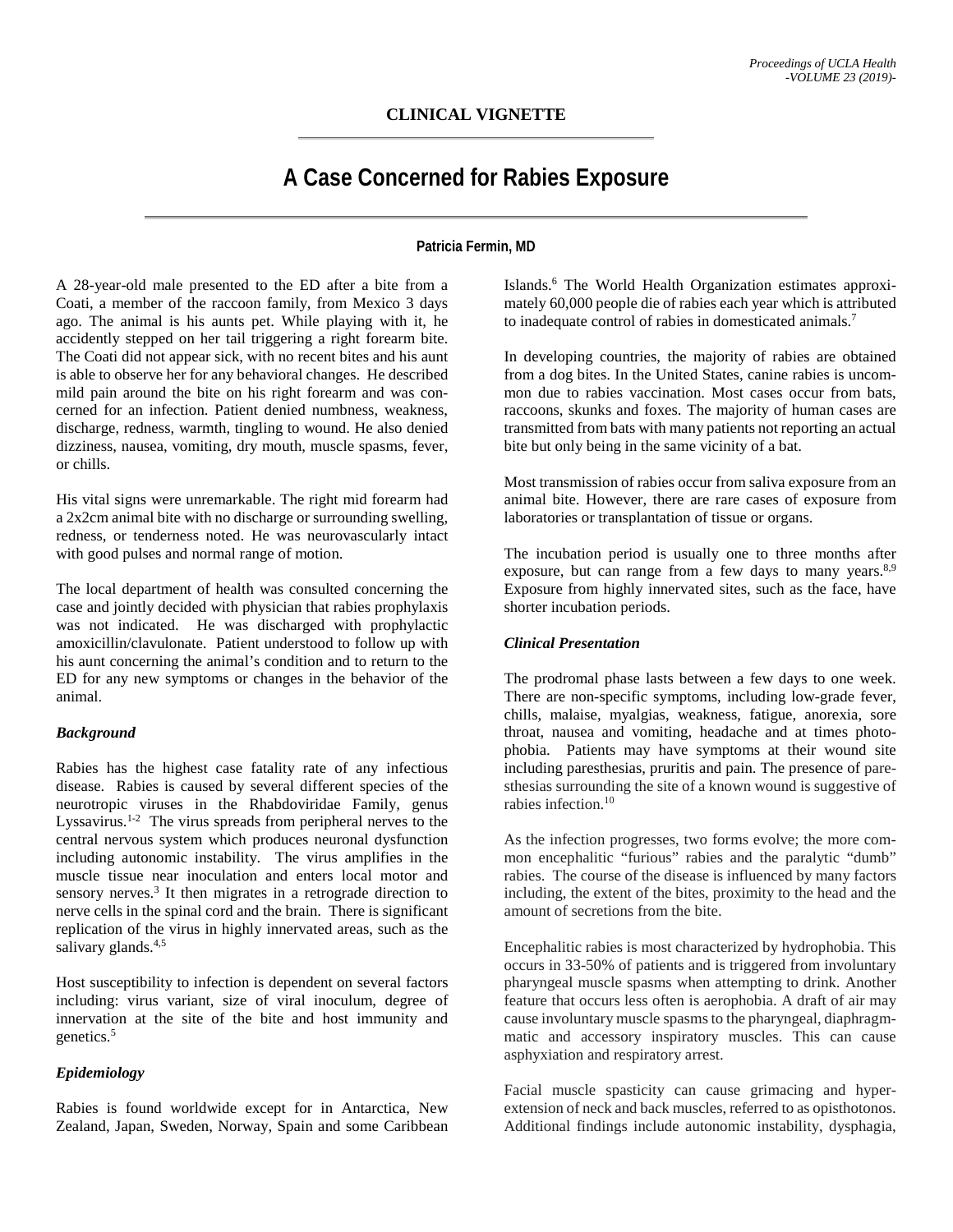dysarthria, vertigo or diplopia. Agitation and combativeness are also common. Patients progress to coma, paralysis and areflexia with ultimate death due to respiratory arrest and vascular collapse.

Less commonly, patients may progress to ascending paralysis from the site of the wound or limb after the prodromal phase. Hydrophobia is rare. Patients will also have muscle fasciculations and loss of deep tendon reflexes. The paralysis progresses to the muscles for swallowing and respiration, which eventually leads to death.

## *Diagnosis and Evaluation*

The diagnosis of rabies is based on a comprehensive patient history and high clinical suspicion. Paresthesias near the wound are highly suggestive of infection. It may be unclear if a patient had been exposed, such as with bats. However, if a patient has an acute progressive encephalitis, rabies should be considered in the differential diagnosis.

Imaging findings are non-specific. CT scans of the brain are initially normal but may show cerebral edema in the late stages of the disease. The hippocampus, hypothalamus and brainstem may show areas of increased  $T2$  signaling on MRI.<sup>11</sup>

Laboratory diagnosis can be made by several tests involving saliva, skin, serum and CSF since a single diagnostic test has limited sensitivity. Positive antibodies to rabies in the blood with no history of vaccine or rabies immune globulin administration is indicative of infection. Additionally, antibodies to the rabies virus in the CSF are signs of infection. Specimens should be sent to the Rabies Laboratory at the Centers for Disease Control and Prevention (CDC) after consultation with the state health department

#### *Management*

When to Treat: Treatment will focus on initial presentation with concern of exposure to rabies. Post exposure prophylaxis should be given to anyone with suspected or likely exposure to rabies. An exposure includes a bite or scratch from an animal with known rabies or an open wound or mucous membrane exposed to saliva, cerebrospinal fluid, CNS tissue from an animal with rabies.

Indications an animal is rabid include: absence of vaccination, unprovoked attack, recent behavioral changes, recent bites or wounds on the animal. Furthermore, the availability to test or observe the animal for 10 days is valuable.

There are several factors to consider when deciding if post exposure prophylaxis is indicated. These include epidemiology of animal rabies in the area, the species of the exposing animal and the type of contact. Consulting with a local public health agency can provide further assistance in assessing the risk of transmission. Once a thorough risk assessment has been performed and a decision to treat has been made, treatment should be initiated immediately.

Within the United States, majority of transmitted rabies have been due to bat exposures. Therefore, if the bat is not available for testing and a scratch or bite cannot be ruled out prophylaxis should be given. Examples include when individuals wake up and see a bat in the room, an unattended child, a mentally disabled person or an intoxicated person. Foxes, raccoons, skunks and larger carnivores should be presumed to have rabies unless proven otherwise and prophylaxis should be administered if there was an unprovoked attack or bite.

Treatment of animal exposures outside of the United States depends on the rabies epidemiology in the geographic area. In most developing countries, dogs are the primary rabies reservoir therefore if rabies is endemic in the area then post-exposure prophylaxis should be started immediately.

If the animal has been previously vaccinated, without obvious exposures to rabies and can be observed for 10 days, prophylaxis is not necessarily indicated.

How to Treat Rabies: The initial step is proper wound care. Thorough washing with soap and water is recommended. Povidone-iodine should be used if available.

The regimen is dependent on patient's previous immunization history. Patients who have not received rabies vaccinations in the past should be given both rabies immune globulin (RIG) and rabies vaccine. They should receive a one-time dose of RIG and 4 doses of the vaccine on days 0, 3, 7, 14. This was changed from 5 doses after studies showed no further benefit with a 5<sup>th</sup> dose. Immunocompromised patients need an additional vaccine dose on day 28.

If a patient has been previously vaccinated, RIG is not required and the vaccine should be administered on day 0 and day 3.

RIG provides immediate virus-neutralizing antibodies. The recommended dose is 20 international units/kg. It should be infiltrated in and around the area in the wounds as much as possible. Any remaining should be given intramuscularly at another site such as the opposite deltoid. If there is no obvious wound, RIG should be administered to anterolateral thigh or deltoid muscle contralateral to vaccine administration.

The rabies vaccine induces the production of antibodies within 7-10 days and will persist for several years. Administration of vaccine should be done intramuscularly into the deltoid area instead of the gluteal area because the latter may result in lower antibody titers. 12

#### *Summary*

In the Emergency Department, we are frequently faced with animal bite encounters. Rabies is fatal therefore a comprehensive evaluation must be done to determine if prophylactic